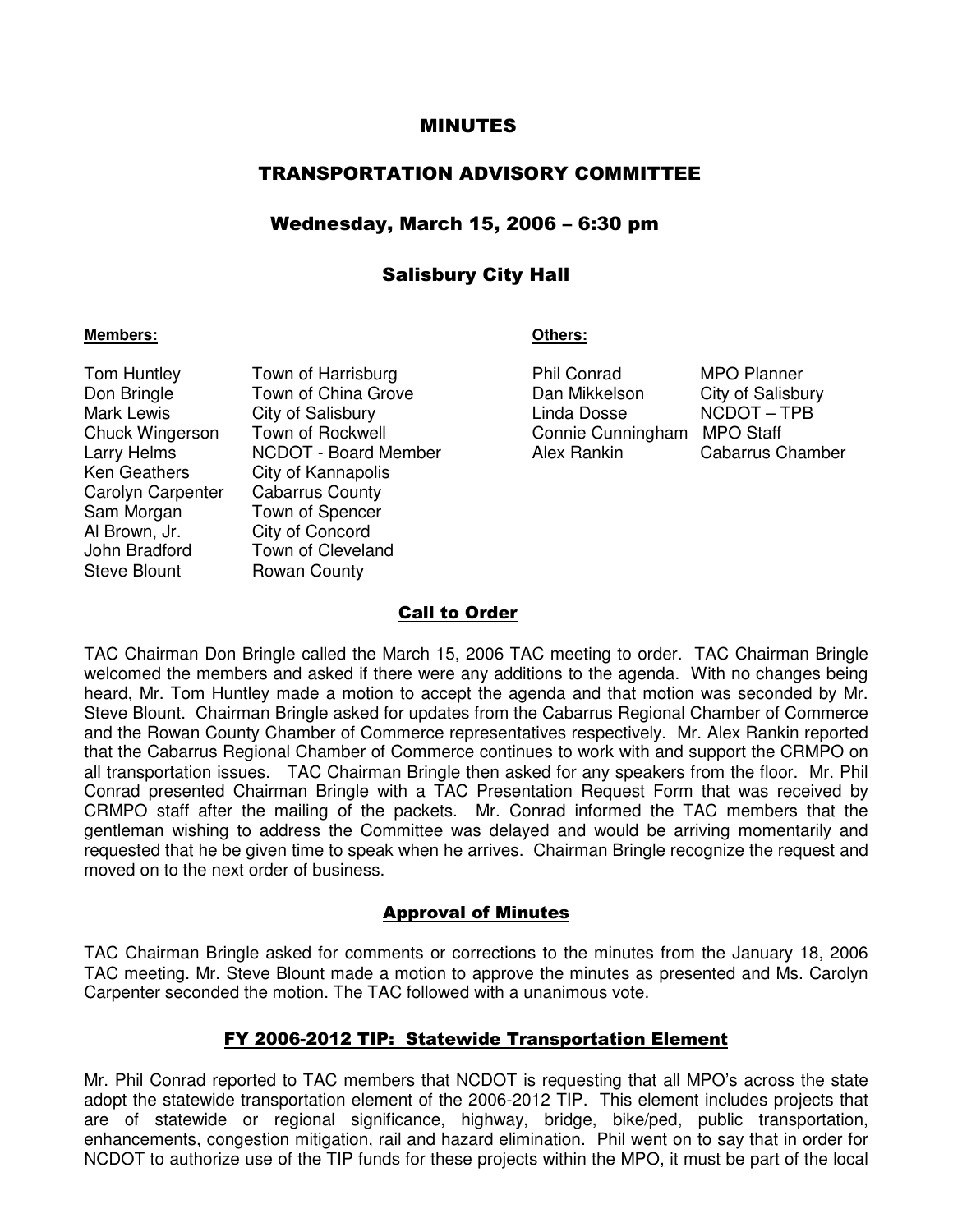TIP. After review of the Statewide element, Phil called the TAC members attention to Project #P-3806. Phil explained to the TAC members that this project would restore passenger rail service between Salisbury and Asheville, North Carolina. He further explained that seven communities between these two destinations would have passenger stations put back into operation. Phil went on to say that TCC members make a recommendation to endorse this project in the 2006-2012 TIP. At that time a motion was made by Mr. Ken Geathers to endorse the Statewide TIP and a resolution of support for Project P-3806. Mr. Steve Blount seconded the motion and the TAC members followed with a unanimous vote.

### Metrolina Regional Model Update

Mr. Phil Conrad reported to the TAC members that the Metrolina Regional Model Executive Committee met on February 6, 2006 to discuss Regional Model Tasks/Responsibilities and cost sharing. Phil then explained all of the proposals presented at the Executive Committee meeting for how to address the shared costs for model maintenance. He went on to say that the Executive Committee voted in favor of an annual budget of \$160,000 and also voted in favor of the population-based formula for the funding partners. Mr. Conrad called the TAC members attention to the fact that at the January 2006 meeting, the Cabarrus-Rowan TCC and TAC endorsed the Urbanized Area cost allocation using an annual budget of \$150,000. The CRMPO portion would be \$7,500 annually beginning in the current budget year. The population based formula would increase the Cabarrus-Rowan MPO's portion annually to \$16,000. After discussion by the members, Mr. Steve Blount made a motion to approve a budget of \$7,500 for the FY 2005-06 Metrolina Regional Model Update and a budget of \$8,000 for the FY 2006-07 based on the Urbanized area formula as previously approved at the January 2006 TCC and TAC meetings. Mr. Charles Wingerson seconded the motion and TAC members followed with a unanimous vote.

# FY 2006 – 2007 UPWP

Mr. Conrad explained to TAC members, that each year the Cabarrus-Rowan MPO develops and adopts a unified planning work program (UPWP). The UPWP, he explained is the MPO budget and follows the state fiscal year 2006-2007. The UPWP identifies the planning tasks, responsible agencies and funding sources for regional transportation planning activities to be conducted with the planning area during the next fiscal year. Mr. Conrad went on to say that these projects include MPO planning activities undertaken by local agencies, the N.C. Department of Transportation and a new line item for Regional Model and LRTP Maintenance to be performed by the Cabarrus-Rowan MPO, Charlotte DOT and NCDOT. It also includes urbanized area transit related planning activities conducted by the RIDER Transit System. Phil further explained that as part of the UPWP, the Federal government is requiring all MPO's to certify their transportation planning process on an annual basis. Phil called the TAC members attention to a checklist included in their packets for CRMPO to use to certify the MPO transportation planning process. After review, Mr. Ken Geathers made a motion to approve the resolution regarding the Certification Process review. Ms. Carolyn Carpenter seconded the motion and TAC members followed with a unanimous vote. In addition, the CR MPO allocates the 20 percent local match among the member jurisdictions. In the past this allocation of the local match has been based on Census population. The MPO receives federal funding based on the urbanized area population as defined by the Census. During the discussion, it was asked how the new Model Maintenance element would impact the UPWP for 2006-2007. Mr. Conrad explained that the MPO could make that budget change at this time before approving the UPWP. At this time, Mr. Mark Lewis made a motion to adopt the UPWP with an increase to the 2006-2007 UPWP budget for Model Maintenance to \$8,000 based on urbanized area population, since that is the formula used in receiving federal funding. Mr. Steve Blount seconded the motion and the TAC members followed with a unanimous vote.